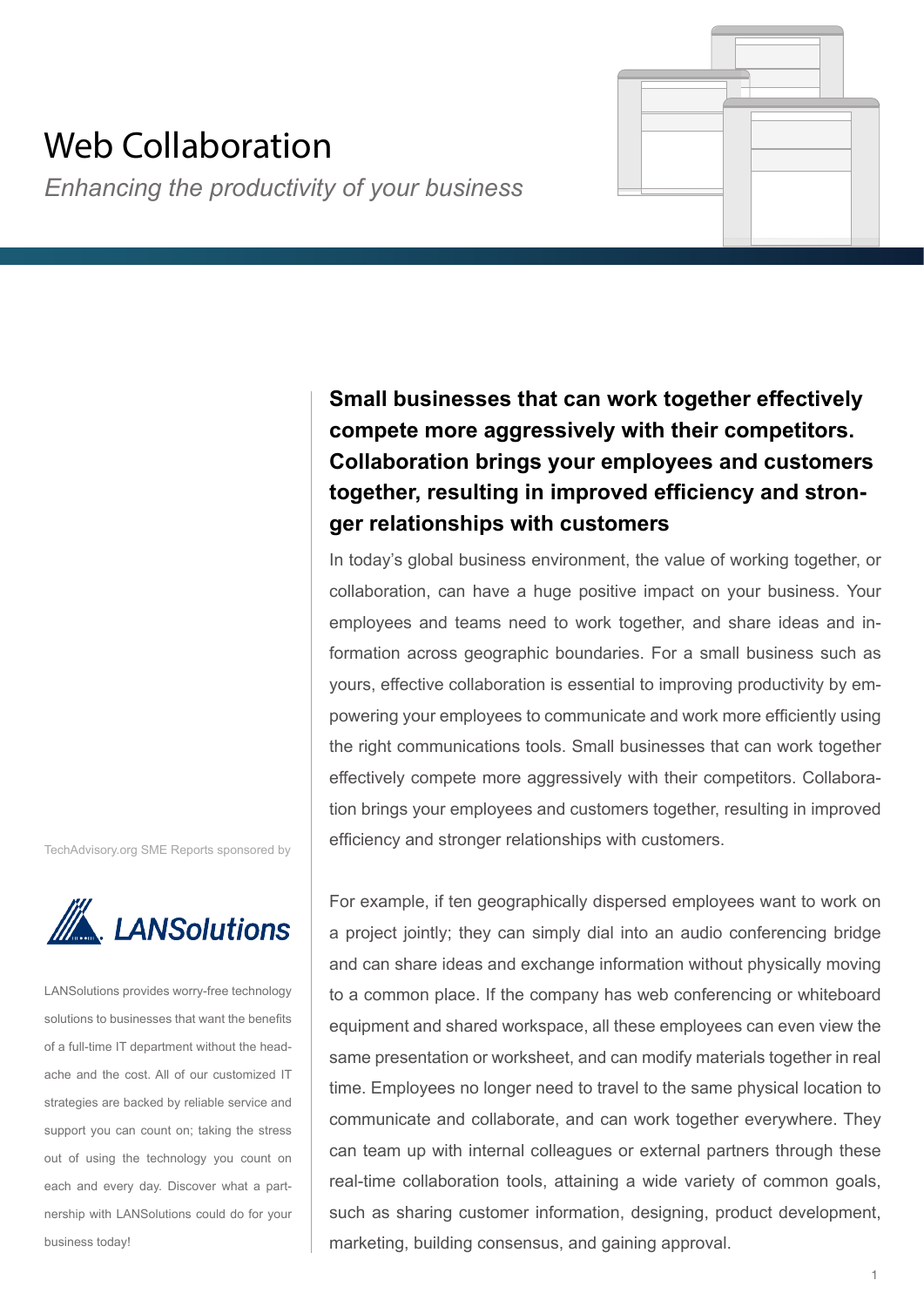## **2 Types of Collaboration Tools Synchronous and Asynchronous**

#### **Collaboration tools generally fall into two categories**

**Synchronous Tools:** Synchronous tools are presence-based, used when all parties are working at the same time but in different locations. These tools enable real-time communication similar to a face-to-face meeting, connecting people at a single point of time. This type of tool includes:

- Audio conferences
- Web conferences
- Video conferences
- Instant messages
- White boards
- Application sharing

Audio conferencing, a telephone connection between more than three people through audio connection, is useful for verbal discussions and dialogue. Web conferencing is the fastest growing collaboration tool–one that you could be using today. It connects people together from multiple locations and allows application and video sharing, and can include features such as content, polling, and white boarding. Presence-based instant messaging tools are useful for quick resolution of problems and issues.

**Asynchronous Tools:** Asynchronous tools enable communication over a period of time, allowing people to connect at each person's own convenience, and not necessarily at the same time. Some examples include:

- Messaging (e-mail)
- Discussion boards
- Web logs (Blogs)
- Shared Calendars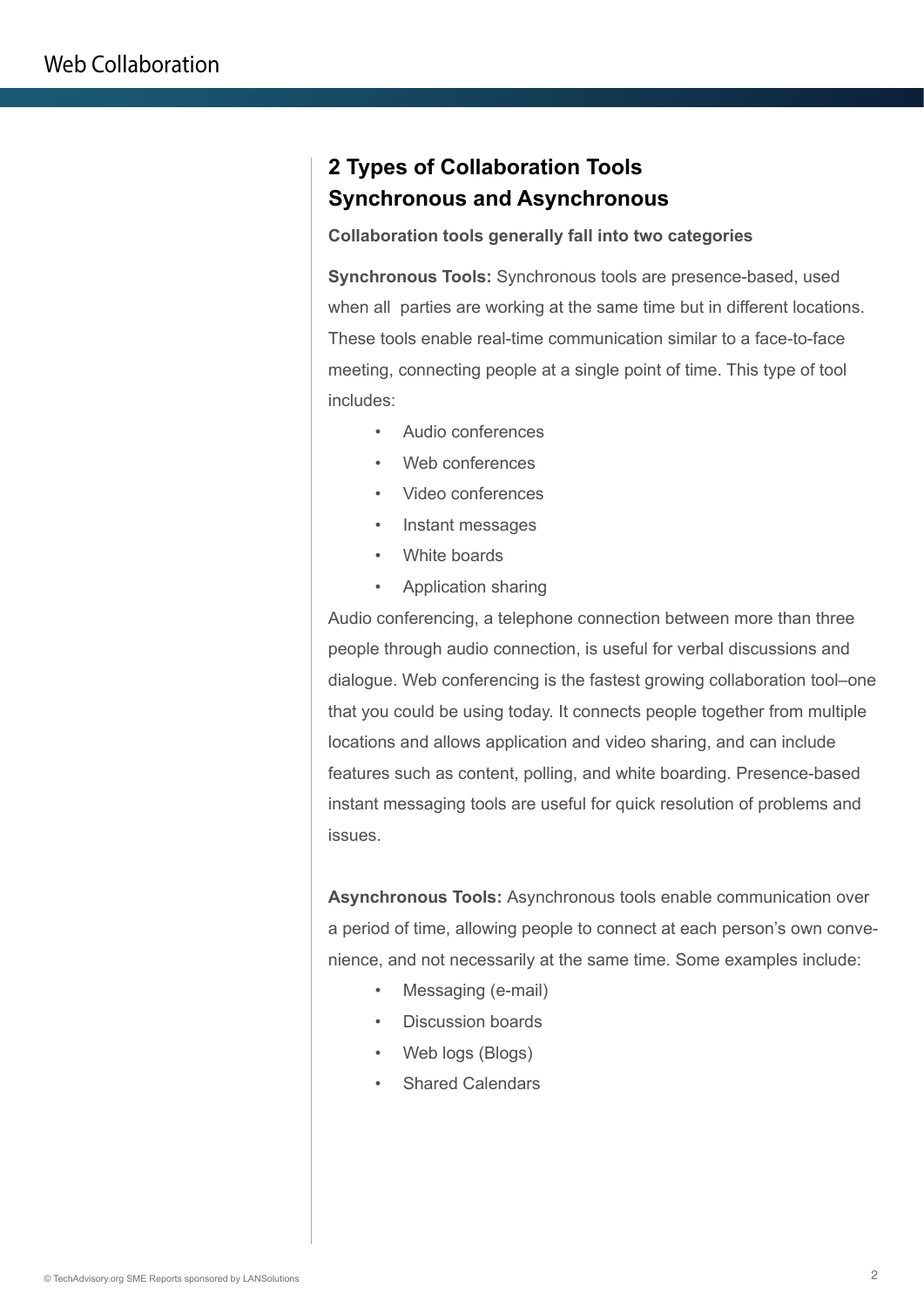"...Wainhouse Research1 has highlighted that collaboration solutions such as audio, video, and web conferencing are reducing the need for travel eliminating airfare, taxi, and hotel expenses."

1 Wainhouse Research "Competitive Advantage: The CEO's Guide to the Connected Enterprise",

2 A Frost & Sullivan White Paper, "Meetings around the World: The Impact of Collaboration on Business Performance,"

3 Wainhouse Research, "Collaboration with Teams and Partners: Achieving productivity Gains Inside and Outside Your Business,"

4 Wainhouse Research, "The Vital Role of Web Conferencing in Small & Medium Enterprises Users Reveal Key Applications and Their Value",

# **The Impact of Collaboration on Business Performance**

#### **Increased productivity and reduced costs**

Collaboration tools are enhancing business performance by increasing productivity and cutting costs. Collaboration solutions replace face-toface meetings. Wainhouse Research1 has highlighted that collaboration solutions such as audio, video, and web conferencing are reducing the need for travel – eliminating airfare, taxi, and hotel expenses. Eliminating travel also eliminates many hours and days of downtime away from the office, and reduces stress levels and wear and tear on the business and personal lives of employees.

#### **Improved communications and enhanced coordination**

Collaboration tools help facilitate faster and more effective communications. Presence-based instant messaging tools help employees access coworkers immediately, helping them to quickly resolve customers' problems. This increased efficiency results in higher customer satisfaction. Frost & Sullivan<sup>2</sup>, together with Verizon Business and Microsoft, conducted a research program to learn how collaboration impacts business performance. The results showed that high-quality collaboration has significant and positive impact on financial performance, labor productivity, customer satisfaction, and product quality, development, and innovation.

#### **What collaboration technologies do small businesses use?**

Collaboration technologies had their beginnings in telephone and e-mail, but these days they can include everything from intranet portals to videoconferencing. Instead of using separate sets of applications, companies are creating virtual workspaces by assembling these technologies together. While the trend is shifting toward real-time collaboration, asynchronous communications tools are still playing a vital role in organizational interaction. A survey conducted by independent market research firm Wainhouse Research<sup>3</sup> reveals that email clearly leads in daily usage, and web conferencing falls right behind audio conferencing as a daily or weekly tool. Wainhouse Research<sup>4</sup>